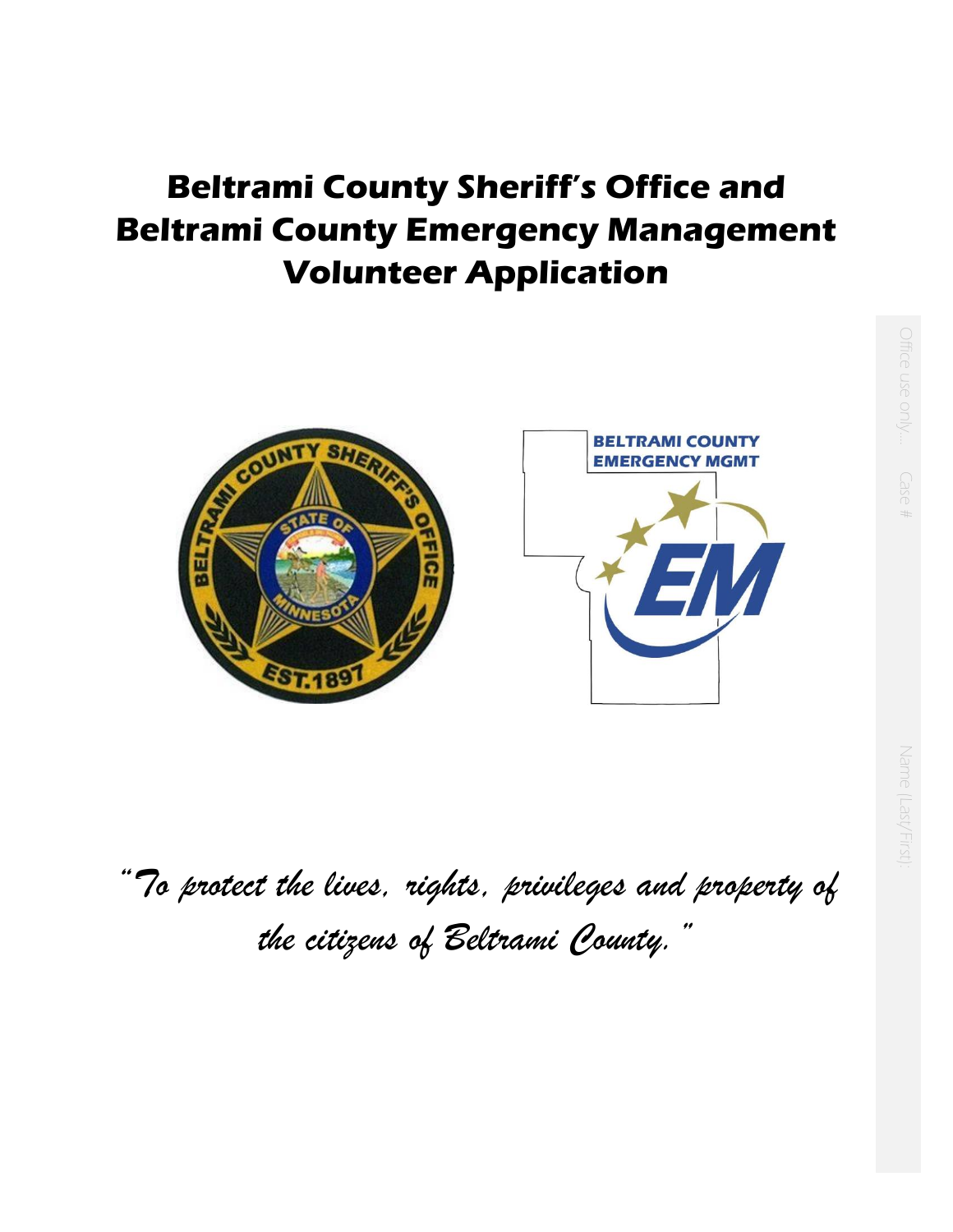The Beltrami County Sheriff's Office provides a number of services to the citizens of and visitors to Beltrami County from preplanned events such as the county fair to emergency operations like search and rescue or disaster response. Many of these services are augmented by the dedicated service and generosity of volunteers who provide time and/or resources to assist the Sheriff's Office. Volunteers play an integral role in the Sheriff's Office, so it is important to provide adequate training and screening for qualified personnel.

We appreciate your interest in becoming a volunteer with the Beltrami County Sheriff's Office. The Sheriff's Office endeavors to maintain the highest level of integrity throughout the entire organization. Employees and volunteers are subject to a background check as part of the application process. This application packet incorporates several required documents into the application for convenience and ease. Please complete all responses in this application and PRINT legibly wherever signature is not required. Depending on your affiliation as a volunteer, fingerprint background checks may be required and will be coordinated with the Emergency Management Director.

Please submit completed applications either in person or mail to:

(Since this application contains personal data please submit applications in a sealed envelope.)

Emergency Management Director Beltrami County Sheriff's Office 613 Minnesota Ave NW Bemidji, MN 56601

|                                 |           | Date: and the state of the state of the state of the state of the state of the state of the state of the state |
|---------------------------------|-----------|----------------------------------------------------------------------------------------------------------------|
| Interested in volunteering for: |           |                                                                                                                |
| Primary                         | Secondary |                                                                                                                |
|                                 |           | North Country First Responders                                                                                 |
|                                 |           | Paul Bunyan Amateur Radio Club                                                                                 |
|                                 |           | <b>Beltrami County Posse</b>                                                                                   |
|                                 |           | Other:                                                                                                         |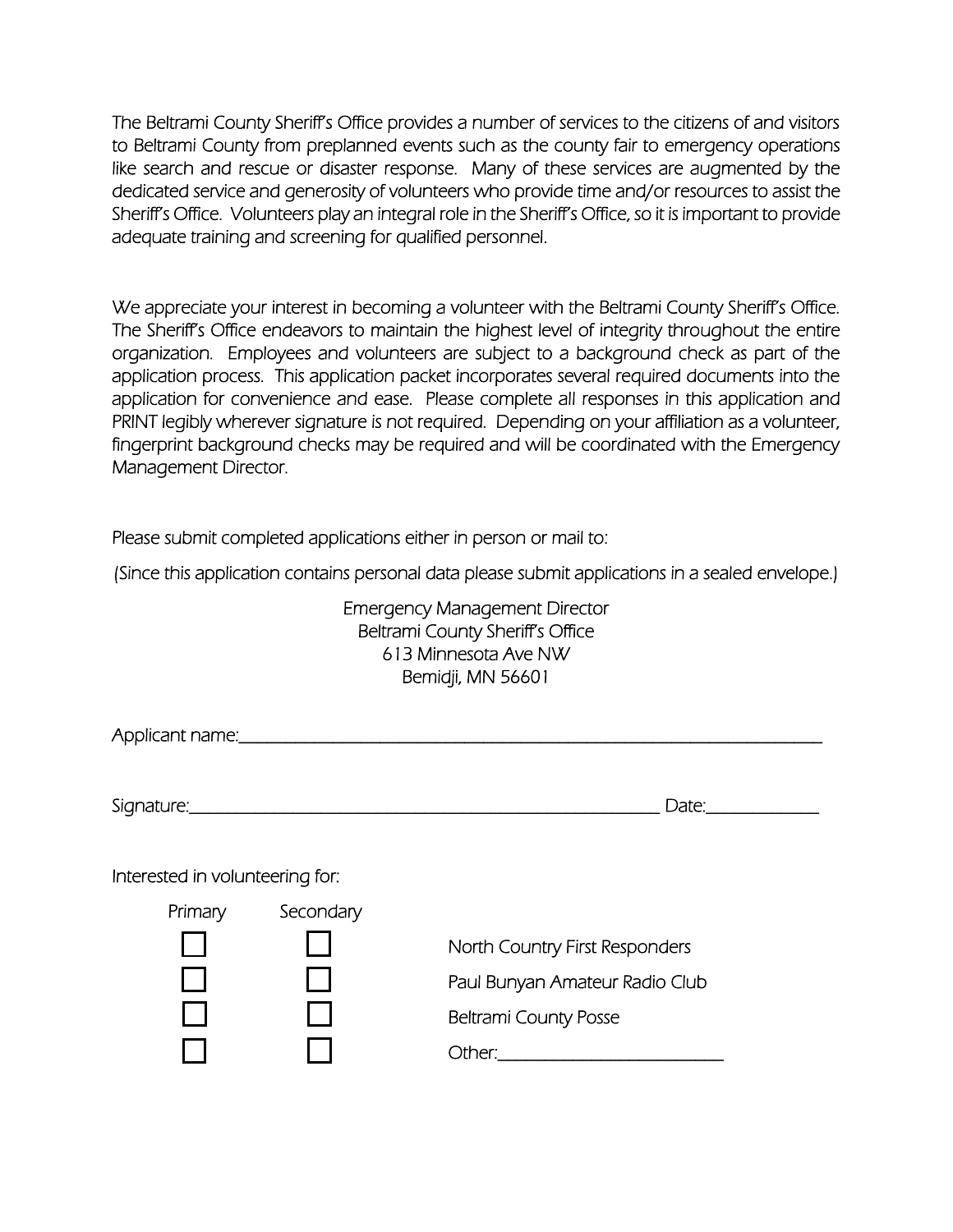## NOTICE OF CRIMINAL HISTORY BACKGROUND CHECK

I authorize the Beltrami County Sheriff's Office to conduct a background check on my background information utilizing any and all resources and databases including computer criminal history data as well as contacting personal references for the purpose of determining my eligibility for being an affiliated volunteer with the Beltrami County Sheriff's Office.

| Date of birth: _________________ Any other names (maiden, previous): ______________________________ |
|-----------------------------------------------------------------------------------------------------|
|                                                                                                     |
| How long at current address:_______________________                                                 |
|                                                                                                     |
| Do you have any felony, gross misdemeanor and/or assault convictions?__________                     |
|                                                                                                     |
| Have you resided in any foreign countries? Where?_______________________________                    |
| <b>IN CASE OF EMERGENCY</b>                                                                         |
| Please provide a name and contact should we need to notify someone of an emergency.                 |

\_\_\_\_\_\_\_\_\_\_\_\_\_\_\_\_\_\_\_\_\_\_\_\_\_\_\_\_\_\_\_\_\_\_\_\_\_\_\_\_\_\_\_\_\_\_\_\_\_\_\_\_\_\_\_\_\_\_\_\_\_\_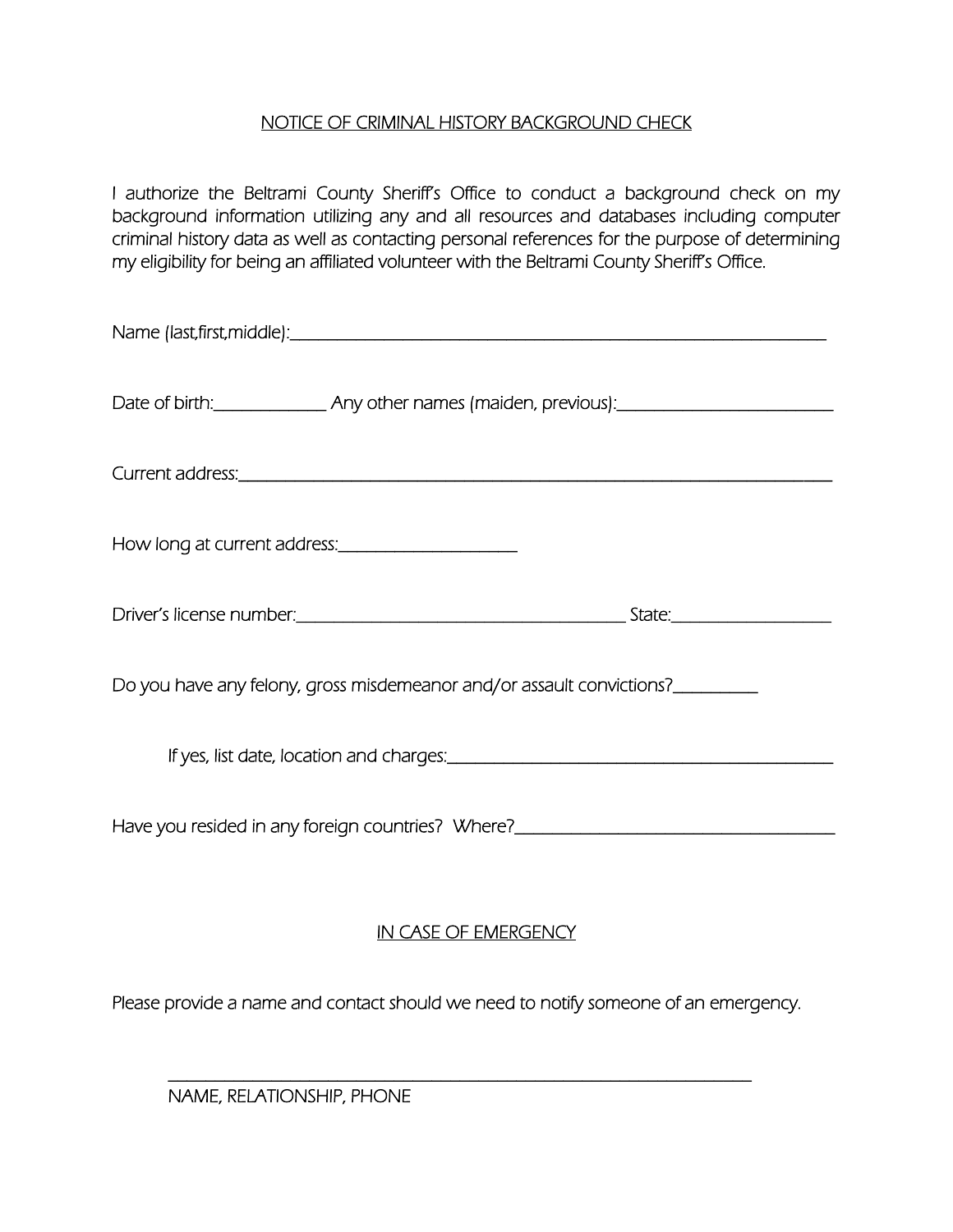#### PERSONAL AND PROFESSIONAL EXPERIENCE

List your previous volunteer experience and what agency you were affiliated with.

List any training or certifications you've received that is applicable to the position you are applying for.

List any equipment or specialized tools you have experience with (two-way radio, ATV's, etc…).

Volunteers frequently interact with law enforcement from many different agencies, list any interaction you've had with law enforcement. Indicate whether it was positive or negative.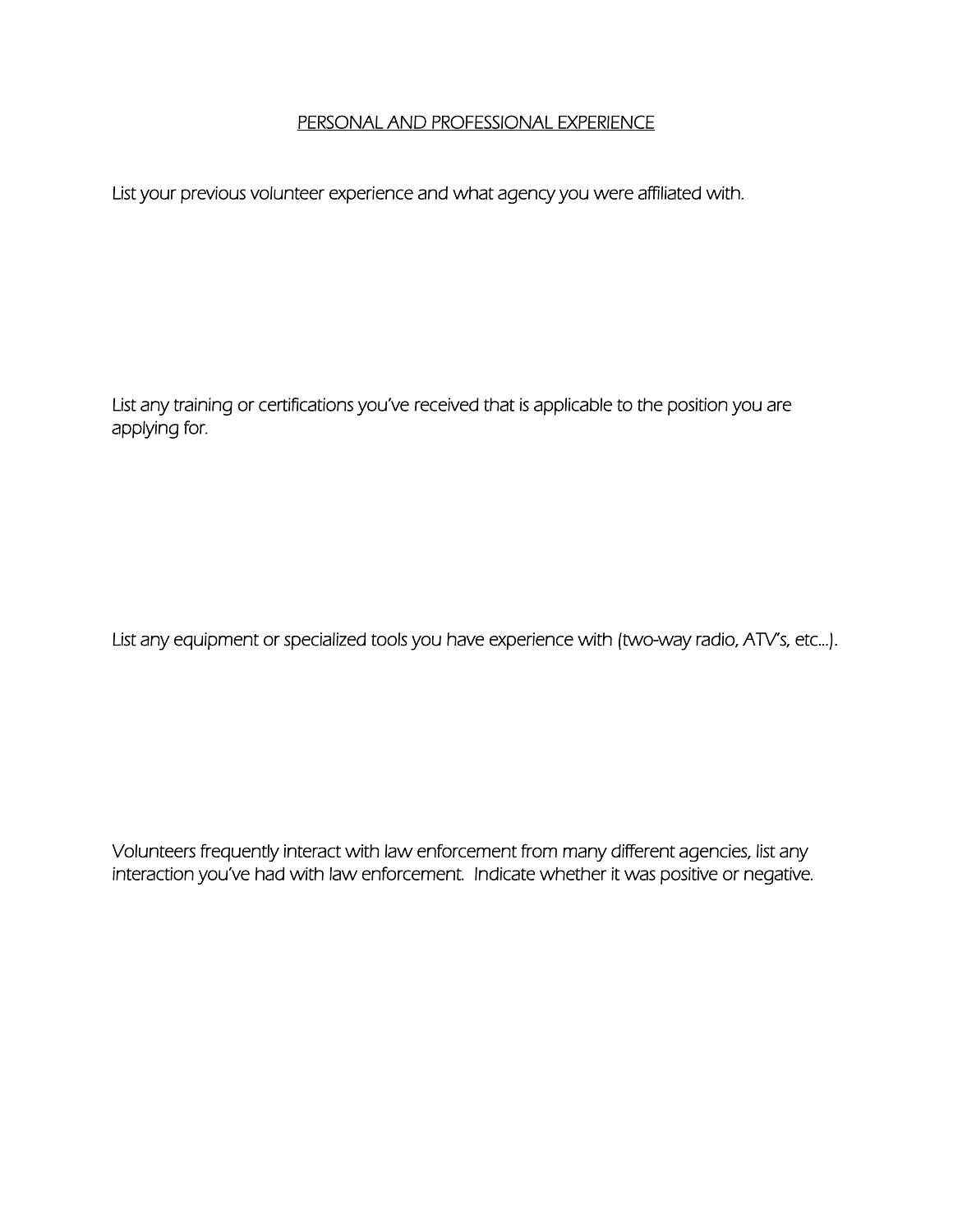What are your interests in volunteerism, and areas you can contribute to the organization?

Certain volunteer positions may require some physical demand, please list any special accommodations you would require.

## PERSONAL REFERENCES

Please provide three personal references, references are encouraged to be related to previous volunteer or professional experience.

 $1. \tfrac{1}{2}$ NAME, ADDRESS, PHONE

2.  $\frac{1}{2}$ NAME, ADDRESS, PHONE

3. \_\_\_\_\_\_\_\_\_\_\_\_\_\_\_\_\_\_\_\_\_\_\_\_\_\_\_\_\_\_\_\_\_\_\_\_\_\_\_\_\_\_\_\_\_\_\_\_\_\_\_\_\_\_\_\_\_\_\_\_\_\_\_\_\_\_\_\_\_\_\_ NAME, ADDRESS, PHONE